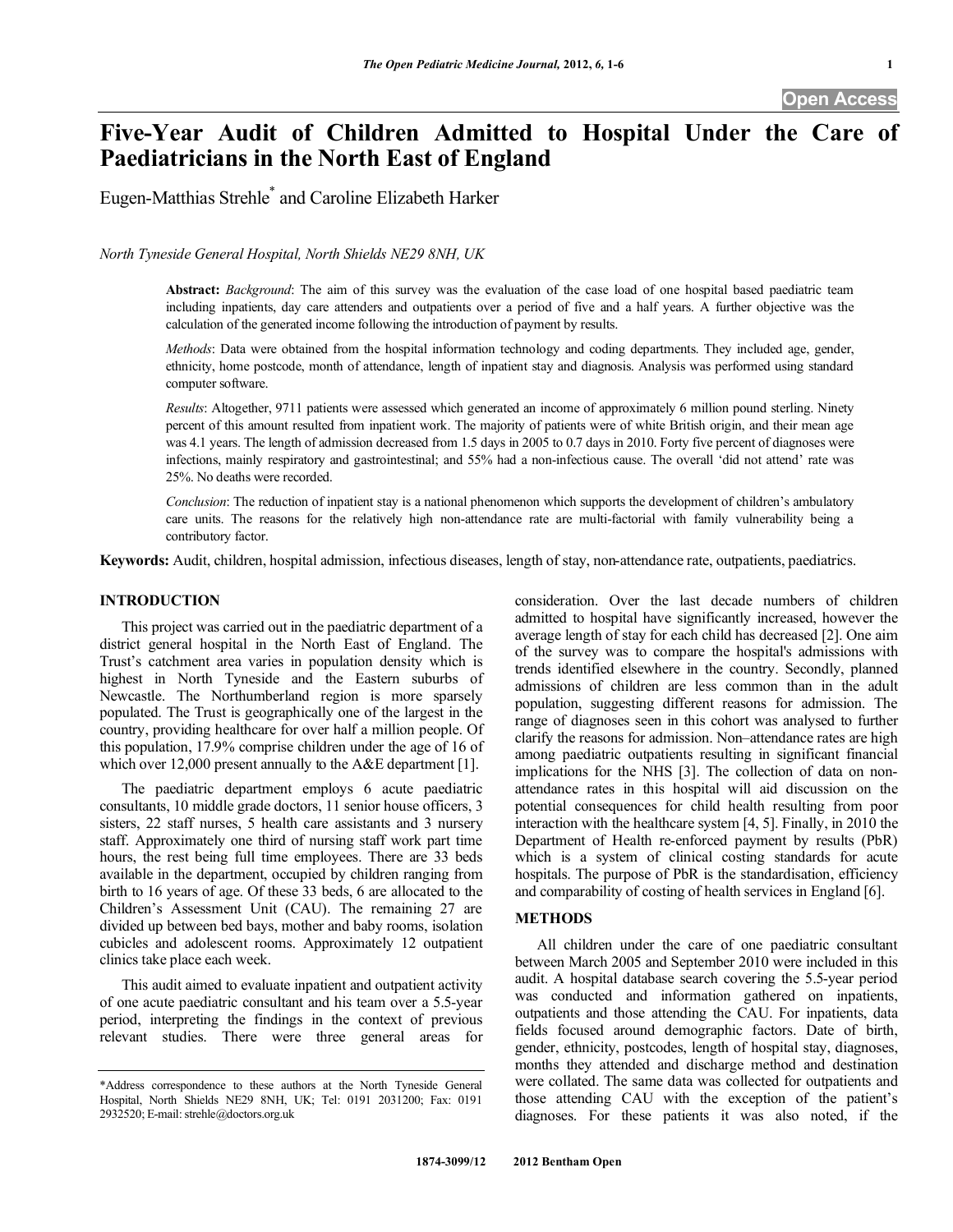consultation was a first appointment or a follow up appointment.

 In order to anonymise the data, patients' dates of birth were removed post-analysis. The remaining information was transferred to a personal computer for the purpose of producing the report. Inpatient diagnoses were decoded and grouped using the International Classification of Diseases [7]. The average number of hospital admissions was plotted monthly to clarify any seasonal variation. The average duration of stay for inpatients was plotted yearly. Ethnicity data was grouped allowing comparisons to be drawn against regional statistics. Gender ratios were also produced for the data set.

 Postcode analysis included all inpatients; however elsewhere in the audit healthy newborn infants were omitted. Duplicate postcodes were manually removed and the resulting data input into an online mapping service [8]. This program plots up to 5000 postcodes on a map of the UK without fee and it also groups areas of dense postcode population together allowing the user to see the spread of postcodes and therefore the true catchment area of the hospital. The volume of revenue generated by the consultant's work for the Trust was calculated for inpatients, outpatient appointments and CAU attendances by multiplying patient numbers with the respective tariffs. Standard rates were applied for outpatient and CAU attendances however inpatient rates varied according to the complexity of each case. As such averages were used in calculation of inpatient revenue.

 The project was registered with the local research and development department. Formal ethics approval was not considered necessary.

#### **RESULTS**

 The audit used data from a total of 9711 patients. Of the 6063 inpatients, 12.7% were healthy newborn infants (total number of deliveries was 5,373). To improve validity, these children, who were mainly cared for by midwives, were removed from further analysis of diagnosis. This also allowed accurate estimation of paediatric service usage. There were six inpatients for which no diagnosis was available and 3 stillbirths; they were also removed from the diagnosis data set leaving a sample of 5282 inpatients. They included 22 newborns requiring transfer to a neonatal intensive care unit. The data sample for outpatient appointments and CAU attendances stood at 2972 and 676, respectively. The male/female ratio was 53.7/46.3 for inpatients, 50.4/49.6 for day care attenders and 47.4/52.6 for outpatients.

#### **Ethnicity**

 The majority of patients (92.6%) were of white British background (77.1%) or any other white background (15.5%). Ethnicity was not stated in 4.2%, and only 3.2% of children belonged to an ethnic minority (Asian, African or mixed background).

# **Age Distribution**

 The department accepts children ages 0 to 16, however, the results show younger trends in attendance (mean age 4.1 years). Variation in ages was seen with outpatients having the highest average age (5.2 years) and inpatients having the lowest average age (3.1 years). Patients attending the CAU had an average age of 4.0 years.

#### **Inpatients**

 Inpatient admissions showed variability according to month of the year. Over the 5.5 years, average admissions peaked in December (120 admissions) and were at their lowest in July and September (66 and 68 admissions, respectively). No clear seasonal variation was seen in admission rates, this is shown in Fig. (**1**).



**Fig. (1).** Average numbers of patients admitted per month over 5.5 years.

#### **Length of Stay**

 Fig. (**2**) shows there is a consistent downward trend appearing in the average length of stay of inpatients. In 2005 the average stay was 1.5 days. This remained stable during 2008/2009 at 0.8 days and dropped to 0.7 days in 2010. The maximum stay for each year varied from 73 days in 2005 to 10 days during 2010.



**Fig. (2).** Average length of stay for inpatients across the 5.5 years.

#### **Discharge**

 The vast majority (98.4%) of children were discharged to their usual place of residence with the rest discharged to either paediatric intensive care  $(1.1\%)$ , neonatal intensive care  $(0.4\%)$ or alternative care (0.1%). Alternative care included 3 patients discharged to foster care, 1 to a non-NHS hospital and 1 patient to high security psychiatric care. The overwhelming majority were discharged on clinical advice or consent (99.8%), rather than self-discharge (0.2%). No deaths were recorded in this consultant's team however 3 still births occurred over the 5.5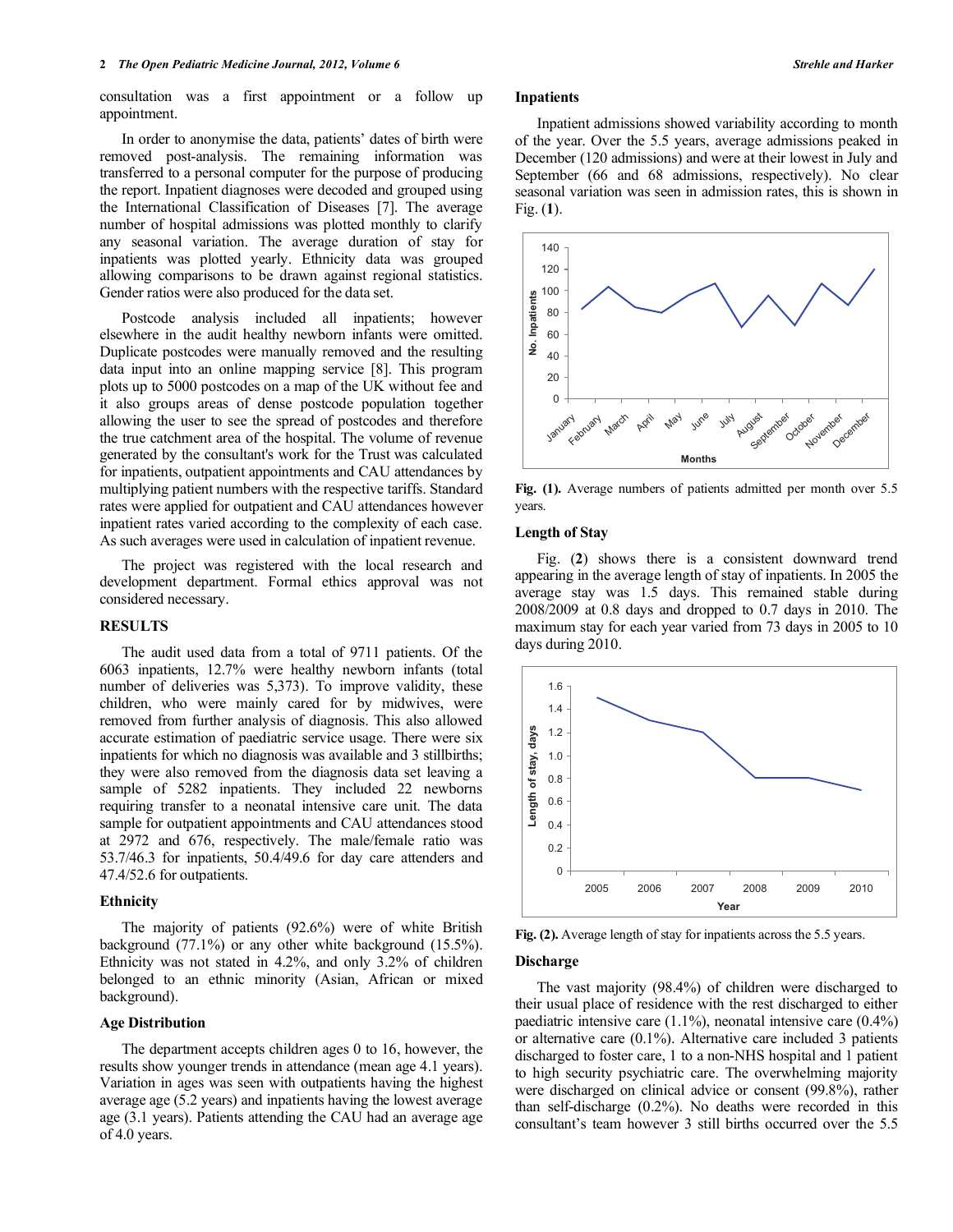year period. Still births were recorded within paediatrics as every newborn has an allocated Consultant Paediatrician.

# **Postcodes**

 All inpatients were included in postcode analysis and following removal of duplicates, 3032 postcodes remained. From these, two groups were created comprising those from within the Northumberland and North Tyneside region (2948 postcodes) and those classed as 'out of area' (84 postcodes). Several distant locations occurred in the 'out of area' category including postcodes from Glasgow, Belfast, Bristol and 1 address in Bulgaria.

 The Northumberland and North Tyneside area postcode distribution is displayed in Fig. (**3**). It shows heavy concentration around villages and small towns in North Tyneside and the south east of Northumberland for example North Shields, Whitley Bay and Bedlington. The postcodes reach approximately 60 miles north, 28 miles west and extend south, crossing the River Tyne. However the majority are situated along the coast coinciding with densely populated areas in the Trust. This produces a triangular catchment area between Bamburgh, Hexham and Sunderland.

#### **Outpatients and Children's Assessment Unit**

 The total number of paediatric outpatients was 2972. Seventy percent of outpatient attendances were for follow-up and 30% for first time appointments (2086 and 886, respectively). However, in the CAU the opposite was true with 90% of patients (611) seen for first appointments and 10% (65) for follow up. Non-attendance was recorded, when a family did not bring their child for a scheduled outpatient appointment without prior notification (cancellation). The data showed that the non-attendance rate was lower for first time appointments  $(11.1\%)$  than for follow up appointments  $(29.1\%)$ . The overall non-attendance rates have not changed over the 5.5 years with an average of 24.6%.

# **Diagnoses**

 Admissions of children fell into two distinct classifications. A total of 5282 diagnoses were recorded, 44.8% of which were infections and the remaining 55.2% non-infectious.

 Fig. (**4**) shows the range of infectious diagnoses with a large proportion due to respiratory tract infections (44.9%). Of these, two thirds originated in the upper respiratory tract and include: common cold (acute nasopharyngitis), croup (acute obstructive



**Fig. (3).** Distribution of postcodes for admitted patients across the region.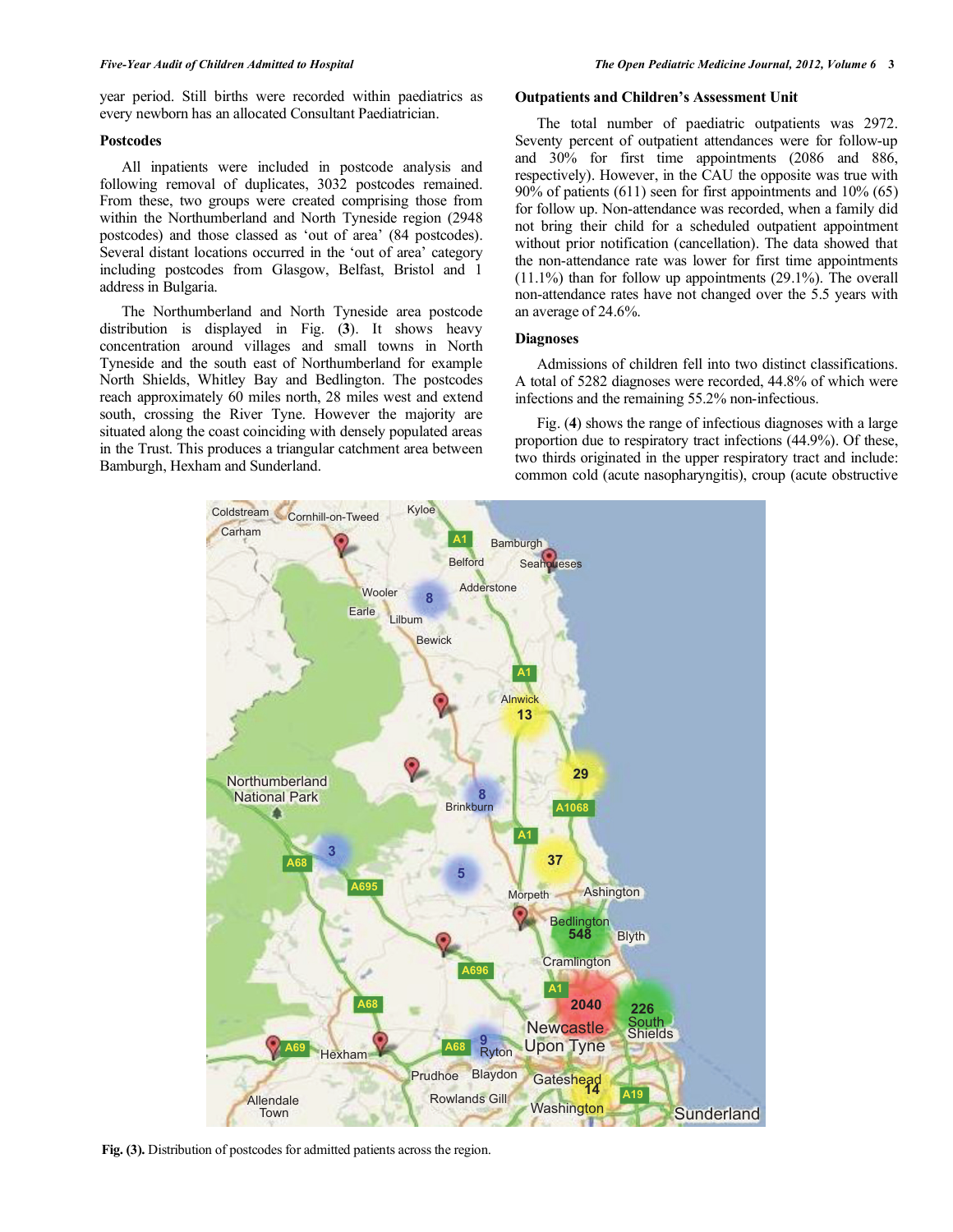laryngitis) and acute tonsillitis. The lower respiratory tract infections comprise illnesses such as pneumonia and bronchiolitis. The category of intestinal infections is divided into bacterial, viral and gastroenteritis of presumed infectious origin and accounts for almost a quarter of all infectious diagnoses. Viral infections not elsewhere classified account for 24.6% of infectious diagnoses. This group includes influenza, viral pneumonia, meningitis and viral infection with an unknown primary location.



**Fig. (4).** Range of inpatient diagnoses – infectious causes  $(n = 2364)$ .

 Table **1** shows the classification of non-infectious diagnoses. The largest category was when no specific diagnosis was recorded (32.4%). In this instance the symptoms of the child's presentation were coded according to the ICD-10 classification. The significant number in the 'perinatal conditions and congenital malformations' category is accounted for by the broad range of diagnoses grouped, for example birth injury, respiratory distress and neo-natal jaundice. Only the primary diagnosis of each child was used to create the tables and charts. However, almost half of children had more than 1 diagnosis and a proportion (1.7%) had over 5 diagnoses as represented in Fig. (**5**).

# **Revenue**

 The revenue accumulated by the consultant over the 5.5 years is displayed in Table **2**. The income created from outpatient appointments was £473,962, £156,533 for CAU patients and the remaining £5,418,669 for inpatient care. This totals £6,049,164.

# **DISCUSSION**

 This study analysed data from almost 10,000 patients over 5.5 years. Throughout the study period approximately £6 million was generated for the Trust resulting from the work of the studied consultant and his team. Limitations include the analysis of only one consultant's practice. However, personal communication of the authors with colleagues and the information department revealed that results are representative for the whole paediatric department.

**Table 1. Range of Inpatient Diagnoses – Non-Infectious Causes** 

| <b>Inpatient Diagnoses (Non-Infectious Causes)</b> |     | <b>Patients Percentage</b> |
|----------------------------------------------------|-----|----------------------------|
| No specific diagnosis recorded, only symptoms      | 945 | 32.4%                      |
| Perinatal conditions and congenital malformations  | 458 | 15.7%                      |
| Injury to body                                     | 254 | $8.7\%$                    |

| Diseases of the gastrointestinal tract        | 236            | 8.1%      |
|-----------------------------------------------|----------------|-----------|
| Diseases of the genitourinary system          | 168            | 5.8%      |
| Burns, poisoning and toxic effects            | 159            | 5.5%      |
| Diseases of the respiratory tract             | 157            | 5.4%      |
| Other medical problems                        | 118            | 4.0%      |
| Diseases of the nervous system                | 112            | 3.8%      |
| Diseases of the musculoskeletal system        | 102            | 3.5%      |
| Diseases of the skin and subcutaneous tissue  | 58             | 2.0%      |
| Endocrine, nutritional and metabolic diseases | 53             | 1.8%      |
| Mental and behavioural disorders              | 35             | 1.2%      |
| Diseases of blood and blood-forming organs    | 34             | 1.2%      |
| Diseases of the circulatory system            | 16             | 0.5%      |
| Complications of surgical and medical care    | 11             | 0.4%      |
| Benign neoplasm                               | $\mathfrak{D}$ | $< 0.1\%$ |
| <b>Total</b>                                  | 2918           | 100%      |





 The paediatric department of this district general hospital is fairly typical for the UK in size, staffing and patient volume. Comparable published data from other parts of the country are scarce. The results described here will naturally differ from tertiary referral centres and regions with a higher proportion of ethnic minorities, for instance central London.

 The ethnic background of the child population attending the paediatric department reflects the ethnic diversity of the region's population [9]. However, data were not available or not disclosed in 4.2% which may have modified results.

 Several factors may explain the age related variations that were identified. A significant proportion of admissions due to infection were a result of gastrointestinal infection. As a common cause of volume depletion it may significantly account for admissions in young children, a group highly susceptible to dehydration [10]. Infections have also been noted to spread more rapidly between younger children, and underpinning this is the relative immaturity of the immune system at younger ages [11]. Our findings replicate those of other studies [12, 13]. The number of admissions varied throughout the year however no clear seasonal variation was found. The decreased admissions during July and September coincide with local school holidays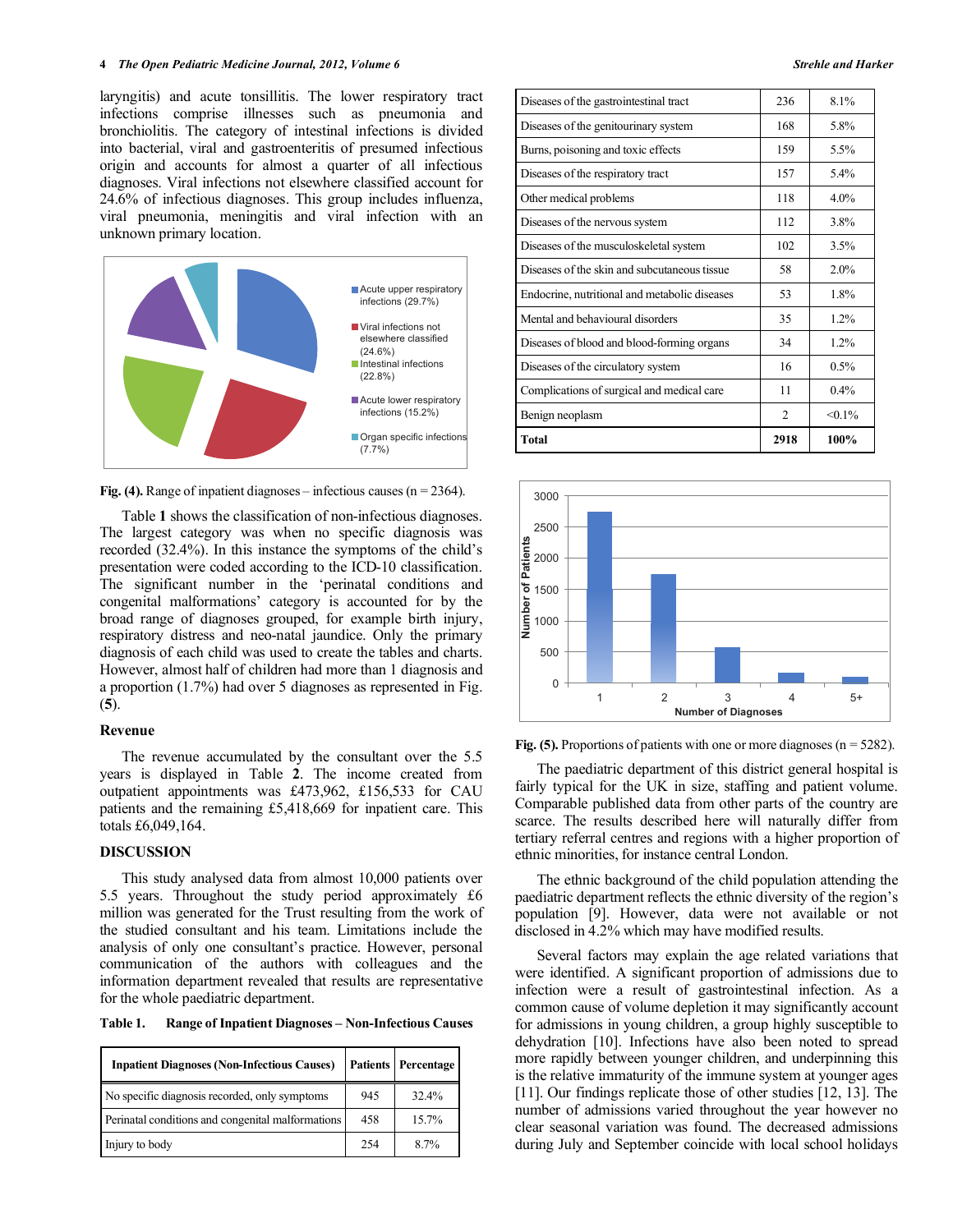| <b>Hospital Setting</b>   | <b>Patient Numbers</b> | <b>Revenue/Patient</b> | <b>Total Revenue</b> |
|---------------------------|------------------------|------------------------|----------------------|
| <b>First OPA</b>          | 886                    | £243                   | £215,298             |
| Follow-up OPA             | 2086                   | £124                   | £258,664             |
| <b>First CAU</b>          | 611                    | £243                   | £148,473             |
| Follow-up CAU             | 65                     | £124                   | £8,060               |
| <b>Inpatient Day Case</b> | 48                     | £1,373                 | £65,904              |
| <b>Inpatient Elective</b> | 55                     | £1,963                 | £107,965             |
| <b>Inpatient Acute</b>    | 5960                   | £880                   | £5,244,800           |
| <b>Total</b>              | 9711                   | ۰                      | £6,049,164           |

**Table 2. Number of Patients in Each Setting, the Revenue Per Patient and the Total Revenue Calculated Across the 5.5 Years** 

and the clinician's annual leave, respectively. Increased admission rates in December may be explained by the rising incidence of respiratory conditions during the winter months such as bronchiolitis and croup [14].

 Inpatient stay is gradually decreasing and this is mirrored elsewhere in the country [15]. Explanations include increased parental awareness leading to earlier presentation of disease along with the lowering threshold for discharge encouraged by improving community care [2]. On an individual level increased clinical experience and/or changes in personal practice may have resulted in earlier discharges. However, clinicians must be mindful that a very short hospital stay may detrimentally affect patient's health with the potential for increasing morbidity and readmissions [16]. Almost half of admissions were due to infection and this is supported by evidence from other hospitals in the country. Some of the most frequent presenting symptoms in other hospitals are breathing difficulties, febrile illness and diarrhoea which can all be attributed to infection, especially in the younger child [13, 17].

 There is currently no Trust information for outpatient diagnoses but the following common diagnoses are recognised: urinary tract infection, headache, abdominal pain, constipation, allergy, epilepsy and asthma. These diagnoses show a marked difference from the inpatient data with only one of the conditions being of infectious origin. The ratio of new patients to follow up patients in the paediatric outpatient department was 2.35 which is common practice. The higher percentage of follow up appointments can be explained by the potentially chronic nature of the aforementioned diseases requiring nonurgent investigations and in some cases, regular review.

 CAU assesses patients referred from other hospitals, A&E and GPs and works to prevent the inappropriate admission of children to hospital. The high percentage of first appointments may reflect that children with chronic illnesses may use various other points of access to healthcare such as consultant review, specialist nurses and day unit care. Children presenting with acute illnesses of sudden or recent onset may conversely need immediate review or treatment and as such are more likely to attend CAU for their first appointment. Later, follow up care may be transferred to other departments.

 A potential data quality issue arose with the identification of two patients aged 28 and 40 within the data set which were removed prior to analysis. Although insignificant in number it was raised with the Patient Administration System (PAS) team.

The authors were not involved in the original coding of diagnoses however appreciate the margins for error at this stage. Occasions where information was absent, patient's notes were illegible or wrong information was provided are all potential sources of error and as such are acknowledged [18]. Similarly, classification according to ICD-10 was occasionally difficult as certain diagnoses spanned more than one category [19].

 High non-attendance rates in outpatients clearly reflect an area for conservation of valuable NHS resources. There is evidence to show simple measures such as reminder letters, emails, text messages and telephone calls drastically improve non-attendance rates [20, 21]. Current hospital policy is to phone parents one day prior to their child's appointment. Mortality rates have been shown to increase in children with poor attendance rates [4, 5]. Patient groups known to have poor attendance include males, ethnic minorities and those from deprived areas [22-24]. The latter two patient groups are at increased risk when compared with other non-attendees [25]. Deprivation poses many challenges to patients accessing healthcare such as transport costs and reduced flexibility with working hours. In children with less severe conditions these obstacles may be perceived to outweigh a parent's capabilities in attending an appointment. Non-attendance at appointments can also be a red flag sign for family vulnerability. The several clusters of deprivation seen within its catchment area may therefore explain this departments's high rate of non-attendance. As such it is this clinician's policy not to discharge children after one or two occasions of non-attendance depending on the severity of the child's condition.

 A third of all the non-infectious diagnoses had only symptoms recorded, for example cough, fever, pain, nausea and vomiting and rash. Discussion with the coding department of the hospital revealed that definitive diagnoses are often elusive with only possible diagnoses recorded in patient notes. This may further highlight discussion regarding consistency of note keeping. Inaccurate records can have adverse implications ranging from financial and auditing issues to altered patient care. As such, education is required regarding the consequences of inaccurate or incomplete record keeping for all those concerned.

#### **CONCLUSION**

 In summary, it was found that the duration of inpatient stay has reduced significantly since 2005. Approximately half of inpatient diagnoses resulted from infections. Respiratory